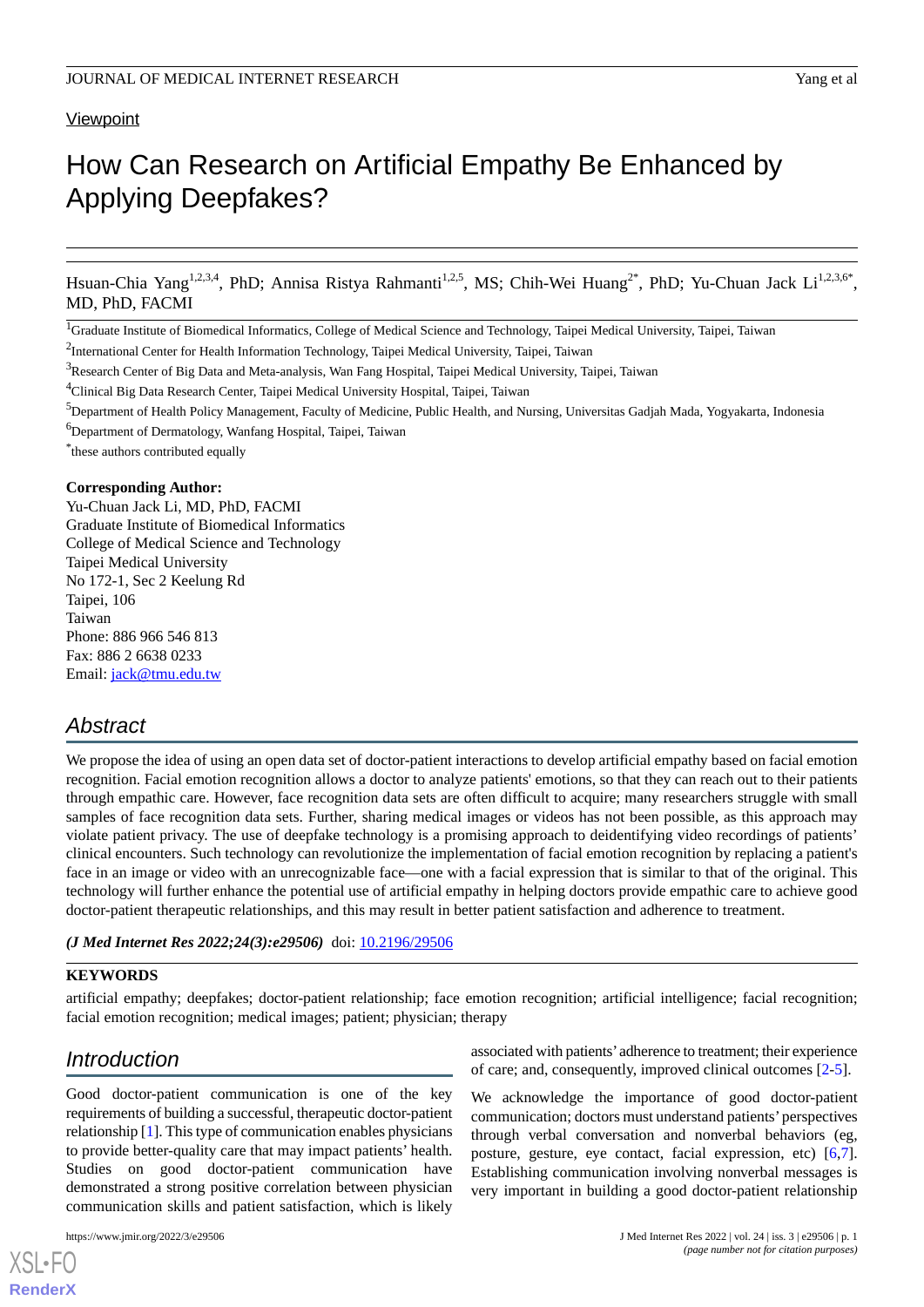because such communication conveys more expressive and meaningful messages than those conveyed in a verbal conversation [[8\]](#page-5-5). One research study indicates that nonverbal messages contribute to up to 90% of messages delivered in human interactions [\[6](#page-5-3)]. Another study also estimates that more than half of outpatient clinic patients believe that establishing positive nonverbal behaviors indicates that a doctor is more attentive toward their patient and thus results in better patient satisfaction and adherence to treatment [\[8](#page-5-5)].

Although several studies have reported that human nonverbal behaviors are significantly associated with patient satisfaction and compliance to a treatment plan, physicians are often clueless about nonverbal messages [\[6](#page-5-3)]. Doctors should be more aware of their nonverbal behaviors because patients are cognizant of them. Doctors also need to recognize and evaluate patients' nonverbal behaviors and their own nonverbal behaviors toward patients.

Artificial intelligence (AI) offers great potential for exploring nonverbal communication in doctor-patient encounters [[9\]](#page-5-6). For example, AI may help a doctor become more empathic by analyzing human facial expressions through emotion recognition. Once an emotionally intelligent AI identifies an emotion, it can guide a doctor to express more empathy based on each patient's unique emotional needs [\[10](#page-5-7)].

Empathy refers to the ability to understand or feel what another person is experiencing, and showing empathy may lead to better behavioral outcomes [\[9](#page-5-6)]. Empathy can be learned, and the use of AI technology introduces a promising approach to incorporating artificial empathy in the doctor-patient therapeutic relationship [\[11](#page-5-8)]. However, human emotions are very complex. An emotionally intelligent AI should learn a range of emotions (ie, those that patients experience) from facial expressions, voices, and physiological signals to empathize with human emotions [[12\]](#page-5-9). These emotions can be captured by using various modalities, such as video, audio, text, and physiological signals [[13\]](#page-5-10).

Among all forms of human communication channels, facial expressions are recognized as the most essential and influential [[14-](#page-6-0)[16](#page-6-1)]. The human face can express various thoughts, emotions, and behaviors [[15\]](#page-6-2). It can convey important aspects in human interpersonal communication and nonverbal expressions in social interactions [\[17](#page-6-3),[18\]](#page-6-4). Compared to the amount of information that can be conveyed via emotion recognition technology, facial expressions convey 55% of the emotional expression transmitted in multimodal human interactions, whereas verbal information, text communication, and communication via physiological signals only convey 20%, 15%, and 10% of the total information in interactions, respectively [\[19](#page-6-5)].

Many researchers have been studying facial expressions by using automatic facial emotion recognition (FER) to gain a better understanding of the human emotions linked with empathy [[20](#page-6-6)[-24](#page-6-7)]. They have proposed various machine learning algorithms, such as support vector machines, Bayesian belief networks, and neural network models, for recognizing and describing emotions based on observed facial expressions recorded on images or videos [[20](#page-6-6)[-22](#page-6-8)]. Although mounting

literature has been introduced on machine learning and deep learning for automatically extracting emotions from the human face, developing a highly accurate FER system requires a lot of training data and a high-quality computational system [[21\]](#page-6-9). In addition, the data set must include diverse facial views in terms of angles, frame rates, races, and genders, among others [[21\]](#page-6-9).

Many public data sets are available for FER [\[25](#page-6-10)]. However, most public data sets are not sufficient for supporting doctor-patient interactions. Creating our own medical data sets is also not possible, since this process is expensive and time consuming [[26\]](#page-6-11). Moreover, researchers often struggle with acquiring sufficient data for training a face recognition model due to privacy concerns. Data sharing and the pooling of medical images or videos are not even possible, as these approaches may violate patient privacy. Herein, we present our study on the emerging AI is known as *deepfakes*—a technology that enables face deidentification for recorded videos of patients' clinical encounters. This technology can revolutionize FER by replacing patients' faces in images or videos with an unrecognizable face, thereby anonymizing patients. This could protect patients' privacy when it comes to clinical encounter videos and allow medical video data sharing to become more feasible. Moreover, using an open clinical encounter video data set can also promote more in-depth research within the academic community. Thus, deepfake technology will further enhance the clinical application of artificial empathy for medical application purposes.

# *Methods*

# **Human FER**

Human FER plays a significant role in understanding people's nonverbal ways of communicating with others [\[19](#page-6-5)]. It has attracted the interest of scientific populations in various fields due to its superiority among other forms of emotion recognition [[22\]](#page-6-8). As it is not only limited to human-computer interactions or human-robot interactions, facial expression analysis has become a popular research topic in various health care areas, such as the diagnosis or assessment of cognitive impairment (eg, autism spectrum disorders in children), depression monitoring, pain monitoring in Parkinson Disease, and clinical communication in doctor-patient consultations [[27\]](#page-6-12).

The main objective of FER is to accurately classify various facial expressions according to a person's emotional state [[21\]](#page-6-9). The classical FER approach is usually divided into the following three major stages: (1) facial feature detection, (2) feature extraction, and (3) emotion recognition [[21](#page-6-9)[,28](#page-6-13)]. However, traditional FER has been reported to be unable to extract facial expressions in an uncontrolled environment with diverse facial views [[21](#page-6-9)[,28](#page-6-13)]. On the other hand, a recent study using a deep learning–based FER approach has successfully achieved superior accuracy over that of traditional FER [[20-](#page-6-6)[22\]](#page-6-8).

### **Deepfake Technology**

The rapid growth of computer vision and deep learning technology has driven the recently emerged phenomena of deepfakes (*deep learning* and *fake*), which can automatically

```
XSL•FO
RenderX
```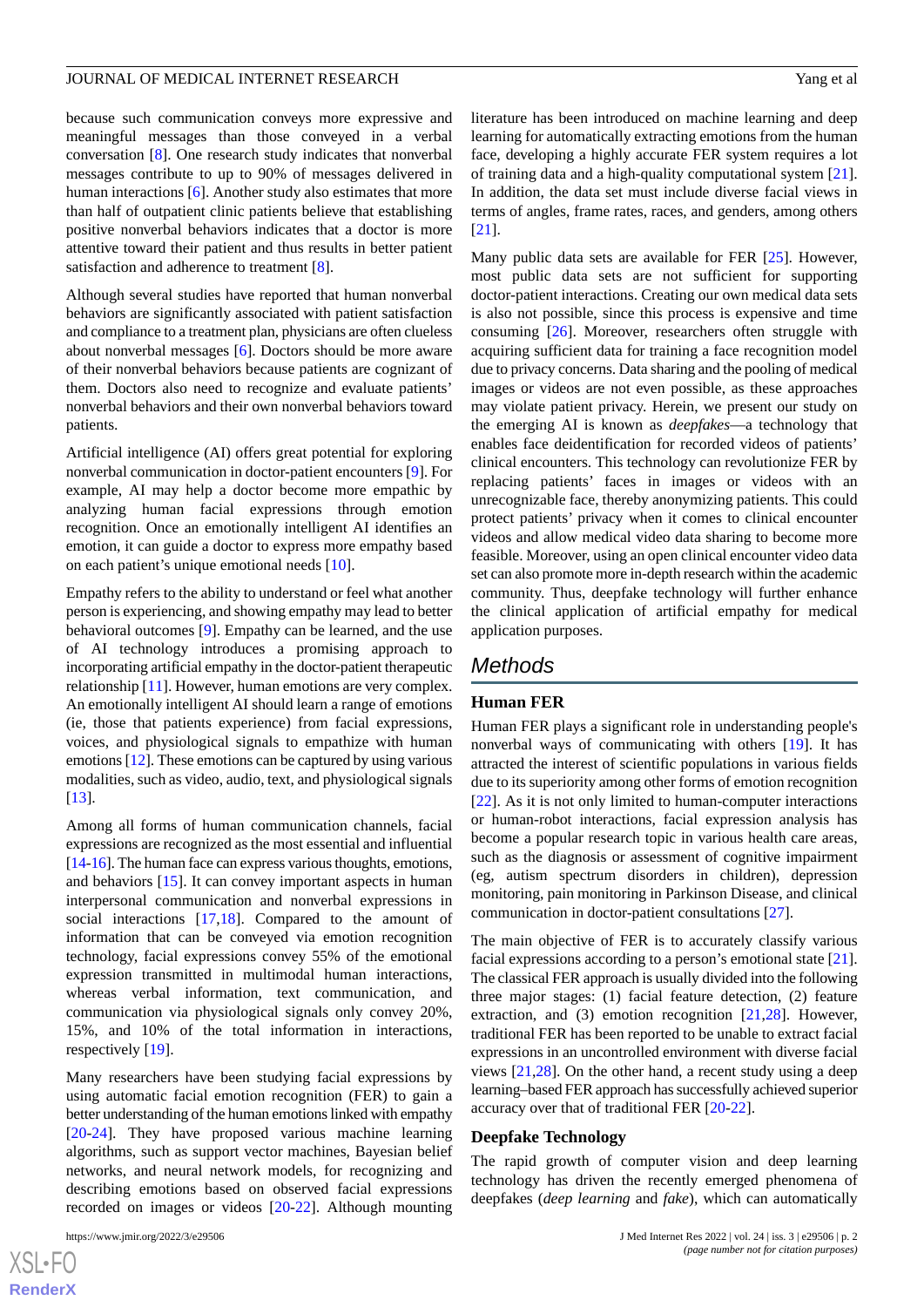forge images and videos that humans cannot easily recognize [[29](#page-6-14)[-31](#page-6-15)]. In addition, deepfake techniques offer the possibility of generating unrecognizable images of a person's face and altering or swapping a person's face in existing images and videos with another face that exhibits the same expressions as the original face [[29\]](#page-6-14). Various deepfake attempts have been used for negative purposes, such as creating controversial content related to celebrities, politicians, companies, and even individuals to damage their reputation [[30\]](#page-6-16). Although the harmful effects of deepfake technology have raised public concerns, there are also advantages to using this technology. For example, it can provide privacy protection in some critical medical applications, such as face deidentification for patients [[32\]](#page-6-17). Further, although deepfake technology can easily manipulate the low-level semantics of visual and audio features, a recent study suggested that it might be difficult for deepfake technology to forge the high-level semantic features of human emotions [\[31](#page-6-15)].

Deepfake technology is mainly developed by using deep learning—an AI-based method that can be used to train deep networks [\[29\]](#page-6-14). The popular approach to implementing deepfake techniques is based on the generative adversarial network (GAN) model [[33](#page-6-18)[,34](#page-6-19)]. There are several types and examples of deepfakes, such as photo deepfakes, audio deepfakes, video deepfakes, and audio-video deepfakes.

# **Data Set**

To simulate how deepfake technology enables face deidentification for recorded videos of doctor-patient clinical encounters, we recruited 348 adult patients and 4 doctors from Taipei Municipal Wanfang Hospital and Taipei Medical University Hospital from March to December 2019. After excluding video data from 21 patients due to video damage, we collected video data from 327 patients. The data set focused on the interactions between doctors and patients in dermatology outpatient clinics. The subjects in the data set are all from the Taiwanese population.

# **The FER System in the Deepfake Model Setup**

[Figure 1](#page-2-0) illustrates the workflow of the FER system before and after proposing deepfake technology. First, we created synchronized recordings by using 2 cameras to capture doctor-patient interactions in the dermatology outpatient clinic. We assumed that the face was the most relevant and accessible channel for nonverbal communication in health care [[6\]](#page-5-3). Therefore, we then used a facial expression recognition system developed by the Industrial Technology Research Institute to detect emotions and analyze the emotional changes of the doctors and patients across time. This facial expression recognition system has been deployed using training data from 28,710 Asian face images and has an accuracy of 95% for the extended Cohn-Kanade data set [\[35](#page-6-20)].

<span id="page-2-0"></span>**Figure 1.** The facial emotion recognition system workflow. ITRI: Industrial Technology Research Institute.



We identified facial expressions by using the main points of an individual's face (eg, eyes, eyebrows, the tip of the nose, lip corners, etc) to track facial movement. This allowed us to observe the emotional experiences of the doctors and patients when they expressed the following seven facial expressions: anger, disgust, fear, neutral, happiness, sadness, and surprise. The system then provided a summary of the emotional changes of both the doctors and the patients with a temporal resolution of up to 1 second. Additionally, our model managed to filter out any irrelevant face targets (ie, faces other than those of the doctors and patients). Finally, the summary results of the doctor and patient emotion analyses were used as a reference data set

to develop artificial empathy. The system then created recommendations, so that doctors could provide an immediate response based on patients' situations.

It should be noted however that our artificial empathy reference data training set was built by using limited face recognition data sets. Therefore, we tried to improve the model by proposing the use of open data from a clinical encounter video manipulated by deepfake technology, which can enable medical data sharing without violating patient privacy. Furthermore, these open data allowed us to connect with real-world clinical encounter video data sets, so that we could use different model facial expression

[XSL](http://www.w3.org/Style/XSL)•FO **[RenderX](http://www.renderx.com/)**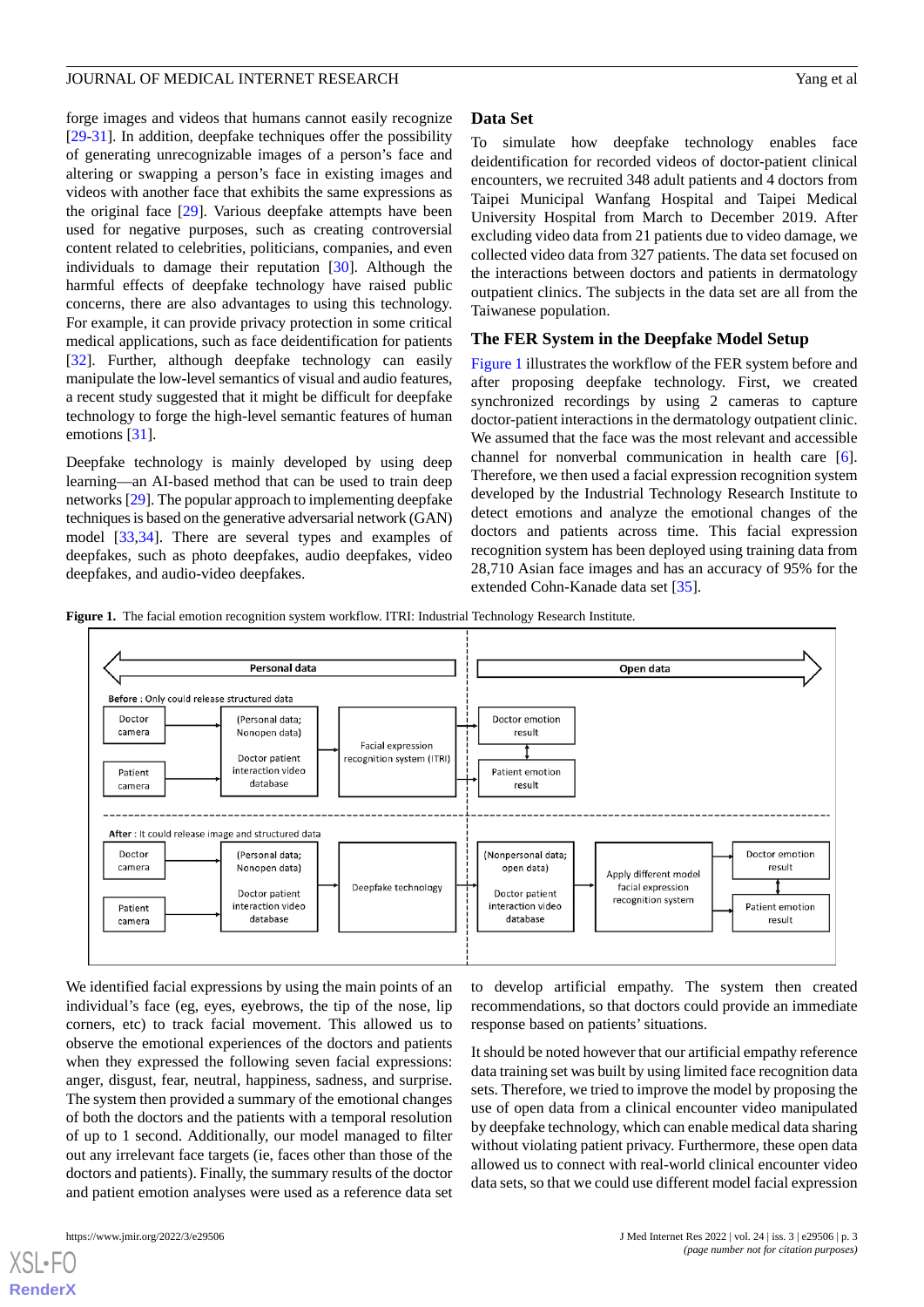recognition systems to analyze patients' and doctors' emotional experiences [\(Figure 1](#page-2-0)).

# **Ethics Approval**

Our study was approved by Taipei Medical University (TMU)-Joint Institutional Review Board (TMU-JIRB No: N201810020).

# *Results*

The clinical encounter video—the source of our face recognition data set—consists of video data from 327 patients—208 female patients and 119 male patients (age: mean 51, SD 19.06 years). The average consultation time on the recorded video was 4.61 (SD 3.04) minutes; the longest duration of a consultation was 25.55 minutes, and the shortest was 0.33 minutes. Our artificial empathy algorithm was developed by using FER algorithms. This algorithm learned a range of patient emotions by analyzing expressions, so that doctors could provide an immediate response based on patients' emotional experiences. In general, this FER system achieved a mean detection rate of >80% on real-world data.

Our face recognition data set for artificial empathy was solely based on basic emotions. The system evaluation reported expressions of anger, happiness, disgust, and sadness, which were more likely to be expressed by the doctors than by the patients (*P*<.001). Moreover, patients also tended to more commonly express neutral emotions and surprise when compared to doctors (*P*<.001). The overall emotions of the doctors were dominated by emotions of sadness (expressions: 8580/17,397, 49.3%), happiness (expressions: 7541/17,397, 43.3%), anger (expressions: 629/17,397, 3.6%), surprise (expressions: 436/17,397, 2.5%), and disgust (expressions: 201/17,397, 1.2%), whereas the emotions of patients consisted of happiness (expressions: 5766/12,606, 45.7%), sadness (expressions: 5773/12,606, 45.8%), surprise (expressions: 890/12,606, 7.1%), and anger (expressions: 126/12,606, 0.9%). [Figure 2](#page-3-0) illustrates the emotional expressions of both doctors and patients. The system used the results of the emotion analysis to remind the doctors to change their behaviors according to patients' situations, so that the patients felt like the doctors understood their emotions and situations.

The original face recognition data set consists of personal data (ie, patients' faces). However, we can only release the results of the emotional expression analysis as a reference for the development of artificial empathy. As noted previously, our approach only involved using a small amount of training data (only Asian face images). Therefore, to improve model performance, we need to anonymize the clinical interaction video by performing face deidentification. Face deidentification allows us to share our face recognition data set as open data for clinical research. To enable face image data sharing, a researcher can perform traditional face deidentification techniques, such as masking an image by covering a patient's face region with a colored box ([Figure 3\)](#page-4-0).

Of note however, as our research aims to develop artificial empathy to support good doctor-patient relationships, the masking method cannot be performed, as it is very difficult to validate masked images with the results of an emotion expression analysis. Deepfake technology offers a method for swapping a patient's original face with another from an open-source face data set to generate an unrecognizable image with similar expressions and attributes to those of the original face image. This face swapping method can be adopted for use with the face recognition reference data set for our artificial empathy algorithm to avoid violating patient privacy and ethical concerns. We adopted video deepfake technology based on face swapping [\(Figure 3](#page-4-0)), which was proposed in the first order motion model for image animation [\[36\]](#page-6-21). This approach involved adopting a novel deep learning framework for image animation known as *Monkey-Net* and modifying it by using a set of self-learned key points combined with local affine transformations [[36\]](#page-6-21). This framework enables a dense motion transfer network to generate a video in which the source image is animated according to a given driving video sequence with complex motions [\[36](#page-6-21)]. Unlike the original GAN model, which relied on costly ground-truth pretrained models that resulted in the poor generation quality of image or video outputs, the first order motion model for image animation can handle high-resolution data sets with profile images and can thus become a reference benchmark model for our face recognition data set.

<span id="page-3-0"></span>**Figure 2.** Screenshots of the recorded video simulation of the doctor-patient relationship in the dermatology outpatient clinic.





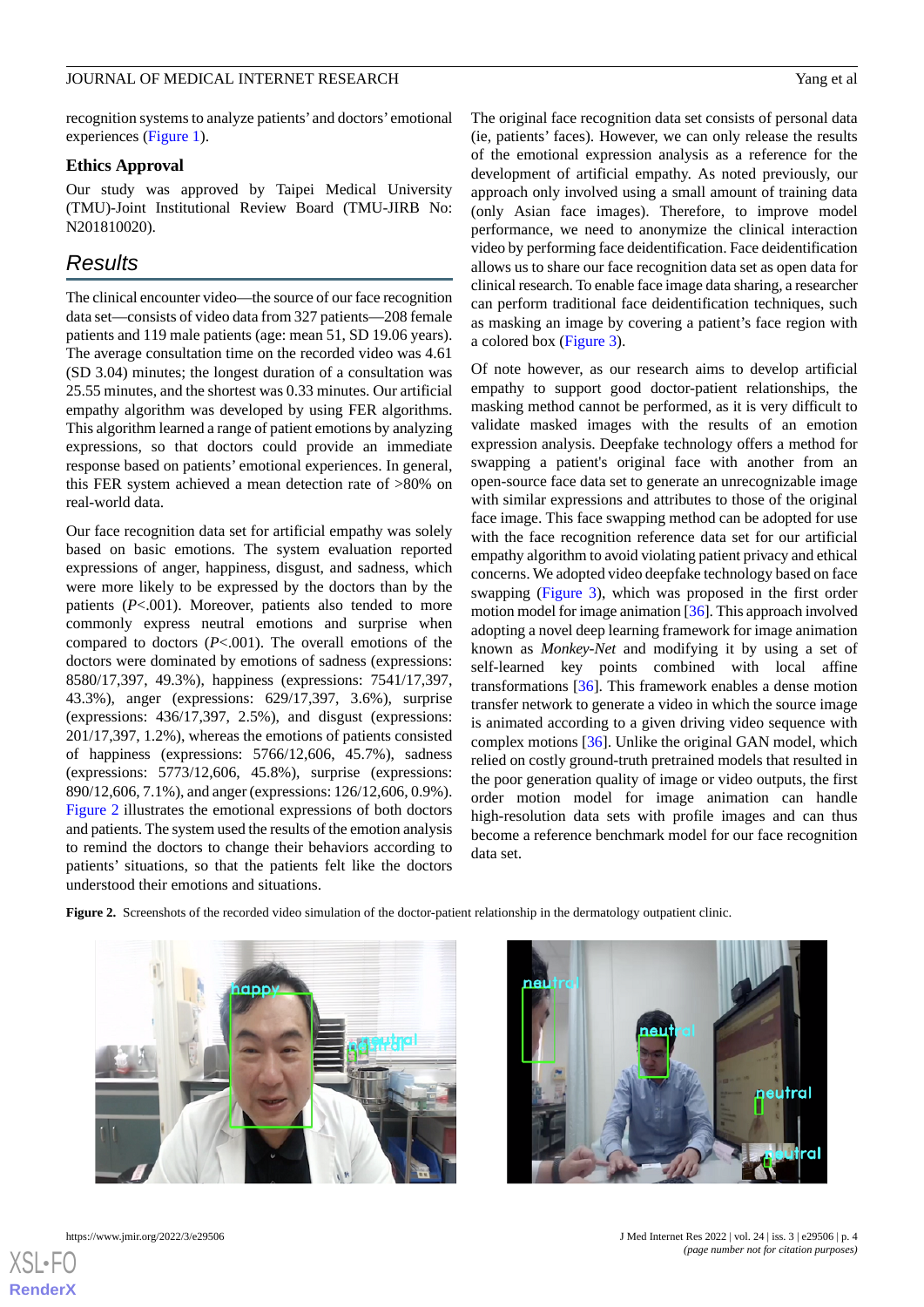<span id="page-4-0"></span>Figure 3. Comparison between traditional face deidentification and face swapping by using deepfake technology on an image of a patient's face.



# pixels

# Masked image (traditional face deidentification)

Open data



# *Discussion*

# **Principal Findings**

Our FER study revealed how doctors more commonly express emotions like anger, happiness, disgust, and sadness than patients. Because nonverbal messages like facial expressions contribute the most to the messages delivered in human interactions, doctors need to be more careful when expressing their emotions during clinical interactions. For example, doctors should never be used to expressing anger, disgust, or other negative emotions that represent poor communication skills, as this may ruin treatment goals and result in frustration for both patients and health care practitioners [[6\]](#page-5-3).

Positive emotions (eg, happiness) represent good communication skills, as they may help people understand how another person feels and what they think and allow people to understand each other better [[37\]](#page-6-22). Furthermore, positive emotions can help build patients' trust in their doctors [\[38](#page-7-0)]. Trust from a patient's perspective refers to the acceptance of a vulnerable situation in which patients believe that doctors will provide adequate and fair medical care to help them based on their needs [[39\]](#page-7-1). When patients trust their doctors, they are more likely to share valid and reliable information related to their condition, acknowledge health problems more readily, comprehend medical information efficiently, and comply with treatment plans accordingly [[39\]](#page-7-1). They also tend to seek preventive care earlier and return for follow-up care, which may prevent further disease complications [[39\]](#page-7-1).

In addition to physicians'medical knowledge and clinical skills, patients' perceptions of physicians' ability to provide adequate information, actively listen, and empathize are believed to be associated with patient satisfaction and trust [[3\]](#page-5-11). A physician's capability to exhibit effective communication skills and provide empathic care is beneficial for patients in terms of improving good doctor-patient relationships and for the physicians themselves, as these factors can increase job performance satisfaction and lower the risk of stress and physical burnout among physicians [\[40](#page-7-2)]. Empathic care may also reduce the rate of medical errors and help to avoid conflict with patients [[38\]](#page-7-0).

[XSL](http://www.w3.org/Style/XSL)•FO **[RenderX](http://www.renderx.com/)**

We believe that our FER system and face recognition data set can serve as a decision support system that can guide doctors when a patient requires special attention for achieving therapeutic goals. For example, if doctors express a negative facial expression (eg, anger, disgust, and sadness), the system will remind them to change their facial expressions. Moreover, if a patient also expresses a negative facial expression, the system will suggest that the doctor should use a different approach to accommodate the patient's emotional situation. Based on our results, the major shortcoming that we need to address is that FER technology relies on the quality of data training and the quantity of training data [\[26](#page-6-11),[32\]](#page-6-17). We believe that in the future, we can improve the system's precision and accuracy by collecting more data from more subjects with various sociodemographic backgrounds. This is only possible if we adopt deepfake technology (eg, GANs), which can learn the facial features of a human face on images and videos and replace it with another person's face [\[41](#page-7-3)]. Thus, deepfake technology can replace a patient's face image and create fake face images with similar facial expressions in videos. With the use of deepfake technology, the recorded video database of outpatient doctor-patient interactions will become more accessible. Applying deepfakes to deidentify FER data sets may benefit the development of artificial empathy, as this approach may not violate the privacy and security of interpersonal situations.

Similar to our study, a recent study reported using deepfake technology to generate open-source, high-quality medical video data sets of Parkinson disease examination videos to deidentify subjects [[32\]](#page-6-17). This study also applied the face swapping technique and real-time multi-person system to detect human motion key points based on open-source videos from the Deep Fake Detection data set [\[32](#page-6-17)]. Meanwhile, our approach involved using a self-supervised formulation consisting of self-learned key points combined with local affine transformations [[36\]](#page-6-21). We believe that this self-learned model could preserve the represented emotional states of people in the original face recognition data set.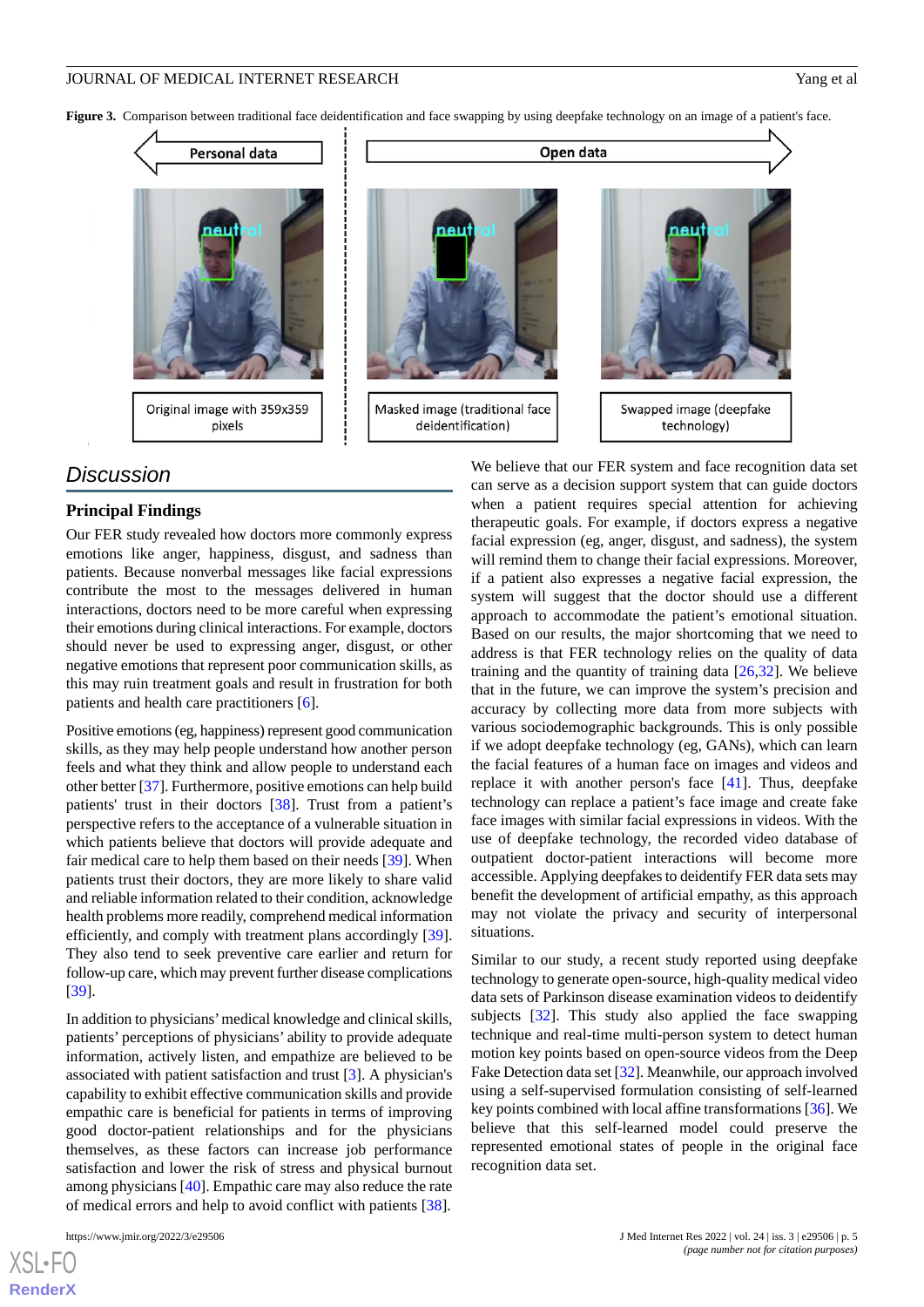Our study has some limitations. First, our approach only involved using a single information modality—video deepfakes—which could have resulted in inaccurate emotion classification. In the future, we can combine both video and audio deepfakes to better represent the emotional states of a target person. Second, moral and ethical concerns need to be considered when using deepfake technology for the deidentification of medical data sets. However, our study highlighted the positive ways of using deepfakes for privacy protection when using face recognition data sets in medical settings. Thus, instead of raising an ethical problem, this study will help prevent the use of deepfakes for malicious purposes and encourage their use in medical applications.

# **Conclusion**

We propose using an open data set of clinical encounter videos as a reference data training set to develop artificial empathy

based on an FER system, given that FER technologies rely on extensive data training. Yet, due to privacy concerns, it has always been difficult for researchers to acquire a face recognition data set. Therefore, we suggest the adoption of deepfakes. Deepfake technology can deidentify faces in images or videos and manipulate them so that the proper target face becomes unrecognizable, thereby preventing the violation of patient privacy. Such technology can also generate the same facial expressions as those in the original image or video. Therefore, this technology might promote medical video data sharing, improve the implementation of FER systems in clinical settings, and protect sensitive data. Furthermore, deepfake technology will further enhance the potential use of artificial empathy in helping doctors provide empathic care based on patients' emotional experiences to achieve a good doctor-patient therapeutic relationship.

# **Acknowledgments**

This research is funded by the Ministry of Science and Technology (grants MOST 110-2320-B-038-029-MY3, 110-2221-E-038-002 -MY2, and 110-2622-E-038 -003-CC1).

# **Conflicts of Interest**

<span id="page-5-0"></span>None declared.

# <span id="page-5-1"></span>**References**

- 1. Ha JF, Longnecker N. Doctor-patient communication: a review. Ochsner J 2010;10(1):38-43 [\[FREE Full text\]](http://europepmc.org/abstract/MED/21603354) [Medline: [21603354](http://www.ncbi.nlm.nih.gov/entrez/query.fcgi?cmd=Retrieve&db=PubMed&list_uids=21603354&dopt=Abstract)]
- <span id="page-5-11"></span>2. Zachariae R, Pedersen CG, Jensen AB, Ehrnrooth E, Rossen PB, von der Maase H. Association of perceived physician communication style with patient satisfaction, distress, cancer-related self-efficacy, and perceived control over the disease. Br J Cancer 2003 Mar 10;88(5):658-665 [\[FREE Full text\]](http://europepmc.org/abstract/MED/12618870) [doi: [10.1038/sj.bjc.6600798](http://dx.doi.org/10.1038/sj.bjc.6600798)] [Medline: [12618870\]](http://www.ncbi.nlm.nih.gov/entrez/query.fcgi?cmd=Retrieve&db=PubMed&list_uids=12618870&dopt=Abstract)
- 3. Sullivan LM, Stein MD, Savetsky JB, Samet JH. The doctor-patient relationship and HIV-infected patients' satisfaction with primary care physicians. J Gen Intern Med 2000 Jul;15(7):462-469 [[FREE Full text](https://tinyurl.com/2p8dw9fk)] [doi: [10.1046/j.1525-1497.2000.03359.x\]](http://dx.doi.org/10.1046/j.1525-1497.2000.03359.x) [Medline: [10940132\]](http://www.ncbi.nlm.nih.gov/entrez/query.fcgi?cmd=Retrieve&db=PubMed&list_uids=10940132&dopt=Abstract)
- <span id="page-5-3"></span><span id="page-5-2"></span>4. Renzi C, Abeni D, Picardi A, Agostini E, Melchi CF, Pasquini P, et al. Factors associated with patient satisfaction with care among dermatological outpatients. Br J Dermatol 2001 Oct;145(4):617-623. [doi: [10.1046/j.1365-2133.2001.04445.x](http://dx.doi.org/10.1046/j.1365-2133.2001.04445.x)] [Medline: [11703289](http://www.ncbi.nlm.nih.gov/entrez/query.fcgi?cmd=Retrieve&db=PubMed&list_uids=11703289&dopt=Abstract)]
- <span id="page-5-4"></span>5. Cánovas L, Carrascosa AJ, García M, Fernández M, Calvo A, Monsalve V, Empathy Study Group. Impact of empathy in the patient-doctor relationship on chronic pain relief and quality of life: A prospective study in Spanish pain clinics. Pain Med 2018 Jul 01;19(7):1304-1314. [doi: [10.1093/pm/pnx160\]](http://dx.doi.org/10.1093/pm/pnx160) [Medline: [29016846\]](http://www.ncbi.nlm.nih.gov/entrez/query.fcgi?cmd=Retrieve&db=PubMed&list_uids=29016846&dopt=Abstract)
- <span id="page-5-5"></span>6. Ranjan P, Kumari A, Chakrawarty A. How can doctors improve their communication skills? J Clin Diagn Res 2015 Mar;9(3):JE01-JE04 [[FREE Full text\]](http://europepmc.org/abstract/MED/25954636) [doi: [10.7860/JCDR/2015/12072.5712\]](http://dx.doi.org/10.7860/JCDR/2015/12072.5712) [Medline: [25954636\]](http://www.ncbi.nlm.nih.gov/entrez/query.fcgi?cmd=Retrieve&db=PubMed&list_uids=25954636&dopt=Abstract)
- <span id="page-5-6"></span>7. Butow P, Hoque E. Using artificial intelligence to analyse and teach communication in healthcare. Breast 2020 Apr;50:49-55 [[FREE Full text](https://linkinghub.elsevier.com/retrieve/pii/S0960-9776(20)30009-6)] [doi: [10.1016/j.breast.2020.01.008](http://dx.doi.org/10.1016/j.breast.2020.01.008)] [Medline: [32007704](http://www.ncbi.nlm.nih.gov/entrez/query.fcgi?cmd=Retrieve&db=PubMed&list_uids=32007704&dopt=Abstract)]
- <span id="page-5-8"></span><span id="page-5-7"></span>8. Khan FH, Hanif R, Tabassum R, Qidwai W, Nanji K. Patient attitudes towards physician nonverbal behaviors during consultancy: Result from a developing country. ISRN Family Med 2014 Feb 04;2014:473654 [[FREE Full text](http://europepmc.org/abstract/MED/24977140)] [doi: [10.1155/2014/473654\]](http://dx.doi.org/10.1155/2014/473654) [Medline: [24977140](http://www.ncbi.nlm.nih.gov/entrez/query.fcgi?cmd=Retrieve&db=PubMed&list_uids=24977140&dopt=Abstract)]
- <span id="page-5-9"></span>9. Cuff BMP, Brown SJ, Taylor L, Howat DJ. Empathy: A review of the concept. Emot Rev 2014 Dec 01;8(2):144-153. [doi: [10.1177/1754073914558466\]](http://dx.doi.org/10.1177/1754073914558466)
- <span id="page-5-10"></span>10. Aminololama-Shakeri S, López JE. The doctor-patient relationship with artificial intelligence. AJR Am J Roentgenol 2019 Feb;212(2):308-310. [doi: [10.2214/AJR.18.20509](http://dx.doi.org/10.2214/AJR.18.20509)] [Medline: [30540210](http://www.ncbi.nlm.nih.gov/entrez/query.fcgi?cmd=Retrieve&db=PubMed&list_uids=30540210&dopt=Abstract)]
- 11. Iqbal U, Celi LA, Li YCJ. How can artificial intelligence make medicine more preemptive? J Med Internet Res 2020 Aug 11;22(8):e17211 [\[FREE Full text](https://www.jmir.org/2020/8/e17211/)] [doi: [10.2196/17211\]](http://dx.doi.org/10.2196/17211) [Medline: [32780024\]](http://www.ncbi.nlm.nih.gov/entrez/query.fcgi?cmd=Retrieve&db=PubMed&list_uids=32780024&dopt=Abstract)
- 12. Sebe N, Cohen I, Gevers T, Huang TS. Multimodal approaches for emotion recognition: A survey. 2005 Jan 17 Presented at: Electronic Imaging 2005; January 16-20 2005; San Jose, California, United States. [doi: [10.1117/12.600746\]](http://dx.doi.org/10.1117/12.600746)
- 13. Bänziger T, Grandjean D, Scherer KR. Emotion recognition from expressions in face, voice, and body: the Multimodal Emotion Recognition Test (MERT). Emotion 2009 Oct;9(5):691-704. [doi: [10.1037/a0017088](http://dx.doi.org/10.1037/a0017088)] [Medline: [19803591](http://www.ncbi.nlm.nih.gov/entrez/query.fcgi?cmd=Retrieve&db=PubMed&list_uids=19803591&dopt=Abstract)]

[XSL](http://www.w3.org/Style/XSL)•FO **[RenderX](http://www.renderx.com/)**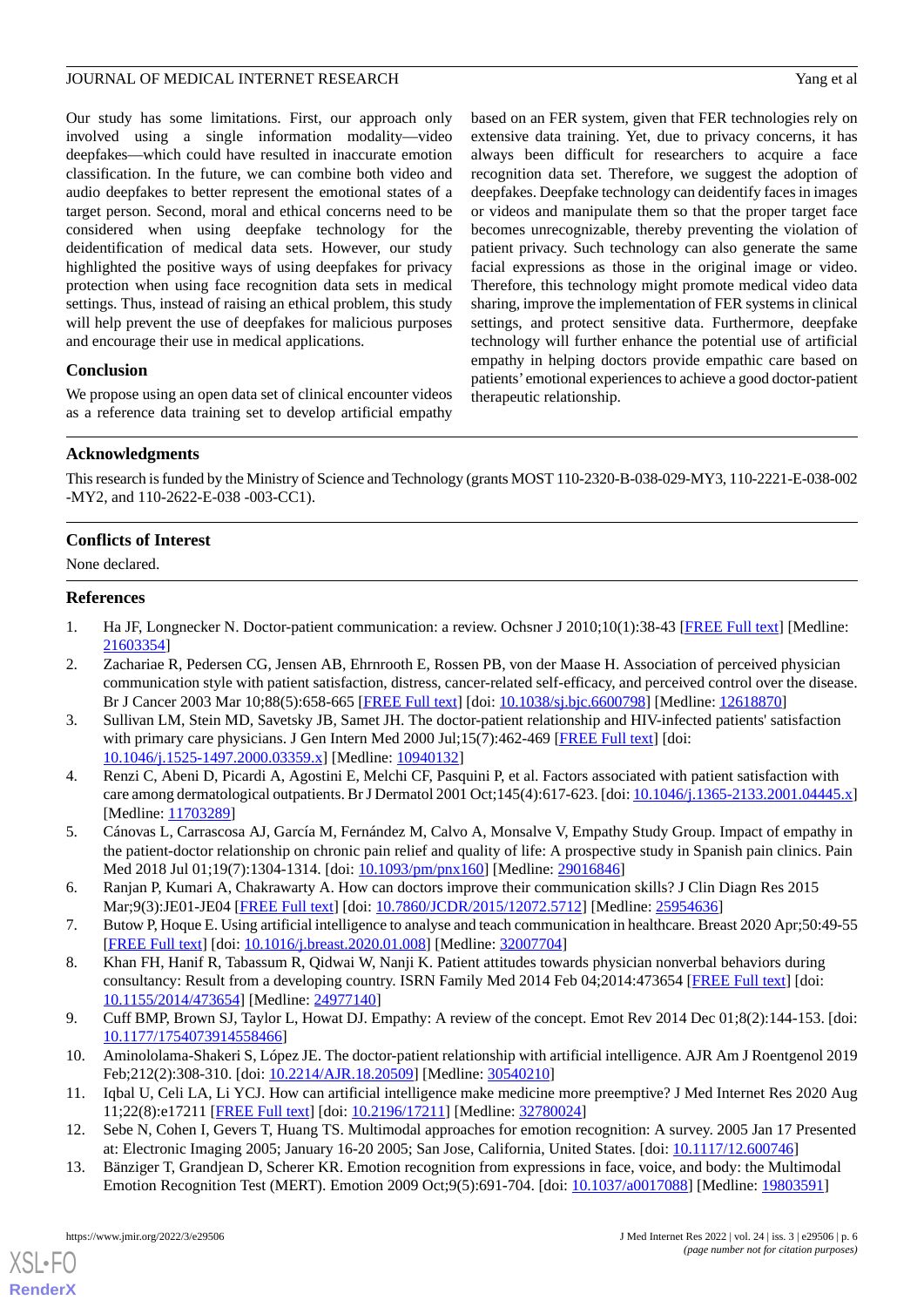- <span id="page-6-0"></span>14. Lazzeri N, Mazzei D, Greco A, Rotesi A, Lanatà A, De Rossi DE. Can a humanoid face be expressive? A psychophysiological investigation. Front Bioeng Biotechnol 2015 May 26;3:64 [\[FREE Full text\]](https://doi.org/10.3389/fbioe.2015.00064) [doi: [10.3389/fbioe.2015.00064\]](http://dx.doi.org/10.3389/fbioe.2015.00064) [Medline: [26075199](http://www.ncbi.nlm.nih.gov/entrez/query.fcgi?cmd=Retrieve&db=PubMed&list_uids=26075199&dopt=Abstract)]
- <span id="page-6-2"></span><span id="page-6-1"></span>15. Frank MG. Facial expressions. In: Smelser NJ, Baltes PB, editors. International Encyclopedia of the Social & Behavioral Sciences. Amsterdam, Netherlands: Elsevier; 2001:5230-5234.
- 16. Mancini G, Biolcati R, Agnoli S, Andrei F, Trombini E. Recognition of facial emotional expressions among Italian pre-adolescents, and their affective reactions. Front Psychol 2018 Aug 03;9:1303 [\[FREE Full text\]](https://doi.org/10.3389/fpsyg.2018.01303) [doi: [10.3389/fpsyg.2018.01303](http://dx.doi.org/10.3389/fpsyg.2018.01303)] [Medline: [30123150\]](http://www.ncbi.nlm.nih.gov/entrez/query.fcgi?cmd=Retrieve&db=PubMed&list_uids=30123150&dopt=Abstract)
- <span id="page-6-4"></span><span id="page-6-3"></span>17. Jack RE, Schyns PG. The human face as a dynamic tool for social communication. Curr Biol 2015 Jul 20;25(14):R621-R634 [[FREE Full text](https://linkinghub.elsevier.com/retrieve/pii/S0960-9822(15)00655-7)] [doi: [10.1016/j.cub.2015.05.052\]](http://dx.doi.org/10.1016/j.cub.2015.05.052) [Medline: [26196493](http://www.ncbi.nlm.nih.gov/entrez/query.fcgi?cmd=Retrieve&db=PubMed&list_uids=26196493&dopt=Abstract)]
- <span id="page-6-5"></span>18. Frith C. Role of facial expressions in social interactions. Philos Trans R Soc Lond B Biol Sci 2009 Dec 12;364(1535):3453-3458 [[FREE Full text](http://europepmc.org/abstract/MED/19884140)] [doi: [10.1098/rstb.2009.0142](http://dx.doi.org/10.1098/rstb.2009.0142)] [Medline: [19884140](http://www.ncbi.nlm.nih.gov/entrez/query.fcgi?cmd=Retrieve&db=PubMed&list_uids=19884140&dopt=Abstract)]
- <span id="page-6-6"></span>19. Saxena A, Khanna A, Gupta D. Emotion recognition and detection methods: A comprehensive survey. Journal of Artificial Intelligence and Systems 2020;2:53-79 [[FREE Full text](https://iecscience.org/uploads/jpapers/202003/dnQToaqdF8IRjhE62pfIovCkDJ2jXAcZdK6KHRzM.pdf)] [doi: [10.33969/ais.2020.21005\]](http://dx.doi.org/10.33969/ais.2020.21005)
- <span id="page-6-9"></span>20. Mehendale N. Facial emotion recognition using convolutional neural networks (FERC). SN Appl Sci 2020 Feb 18;2(446):1-8 [[FREE Full text](https://link.springer.com/article/10.1007/s42452-020-2234-1)] [doi: [10.1007/s42452-020-2234-1\]](http://dx.doi.org/10.1007/s42452-020-2234-1)
- <span id="page-6-8"></span>21. Akhand MAH, Roy S, Siddique N, Kamal MAS, Shimamura T. Facial emotion recognition using transfer learning in the deep CNN. Electronics (Basel) 2021 Apr 27;10(9):1036 [\[FREE Full text\]](https://mdpi-res.com/d_attachment/electronics/electronics-10-01036/article_deploy/electronics-10-01036-v2.pdf) [doi: [10.3390/electronics10091036\]](http://dx.doi.org/10.3390/electronics10091036)
- 22. Song Z. Facial expression emotion recognition model integrating philosophy and machine learning theory. Front Psychol 2021 Sep 27;12:759485 [[FREE Full text](https://doi.org/10.3389/fpsyg.2021.759485)] [doi: [10.3389/fpsyg.2021.759485](http://dx.doi.org/10.3389/fpsyg.2021.759485)] [Medline: [34646223\]](http://www.ncbi.nlm.nih.gov/entrez/query.fcgi?cmd=Retrieve&db=PubMed&list_uids=34646223&dopt=Abstract)
- <span id="page-6-7"></span>23. Uddin MZ. Chapter 26 - A local feature-based facial expression recognition system from depth video. In: Deligiannidis L, Arabnia HR, editors. Emerging Trends in Image Processing, Computer Vision and Pattern Recognition. Burlington, Massachusetts: Morgan Kaufmann; 2015:407-419.
- <span id="page-6-10"></span>24. John A, Abhishek MC, Ajayan AS, Kumar V, Sanoop S, Kumar VR. Real-time facial emotion recognition system with improved preprocessing and feature extraction. 2020 Oct 06 Presented at: 2020 Third International Conference on Smart Systems and Inventive Technology (ICSSIT); August 20-22, 2020; Tirunelveli, India. [doi: [10.1109/icssit48917.2020.9214207](http://dx.doi.org/10.1109/icssit48917.2020.9214207)]
- <span id="page-6-11"></span>25. Minaee S, Minaei M, Abdolrashidi A. Deep-emotion: Facial expression recognition using attentional convolutional network. Sensors (Basel) 2021 Apr 27;21(9):3046 [\[FREE Full text\]](https://www.mdpi.com/resolver?pii=s21093046) [doi: [10.3390/s21093046\]](http://dx.doi.org/10.3390/s21093046) [Medline: [33925371\]](http://www.ncbi.nlm.nih.gov/entrez/query.fcgi?cmd=Retrieve&db=PubMed&list_uids=33925371&dopt=Abstract)
- <span id="page-6-12"></span>26. Ng HW, Nguyen VD, Vonikakis V, Winkler S. Deep learning for emotion recognition on small datasets using transfer learning. 2015 Nov Presented at: ICMI '15: International Conference on Multimodal Interaction; November 9-13, 2015; Seattle, Washington, USA p. 443-449. [doi: [10.1145/2818346.2830593](http://dx.doi.org/10.1145/2818346.2830593)]
- <span id="page-6-14"></span><span id="page-6-13"></span>27. Leo M, CarcagnìP, Mazzeo PL, Spagnolo P, Cazzato D, Distante C. Analysis of facial information for healthcare applications: A survey on computer vision-based approaches. Information (Basel) 2020 Feb 26;11(3):128 [[FREE Full text](https://mdpi-res.com/d_attachment/information/information-11-00128/article_deploy/information-11-00128-v2.pdf)] [doi: [10.3390/info11030128\]](http://dx.doi.org/10.3390/info11030128)
- <span id="page-6-16"></span>28. Surcinelli P, Andrei F, Montebarocci O, Grandi S. Emotion recognition of facial expressions presented in profile. Psychol Rep 2021 May 26:332941211018403. [doi: [10.1177/00332941211018403\]](http://dx.doi.org/10.1177/00332941211018403) [Medline: [34039106\]](http://www.ncbi.nlm.nih.gov/entrez/query.fcgi?cmd=Retrieve&db=PubMed&list_uids=34039106&dopt=Abstract)
- <span id="page-6-15"></span>29. Nguyen TT, Nguyen QVH, Nguyen DT, Nguyen DT, Huynh-The T, Nahavandi S, et al. Deep learning for deepfakes creation and detection: A survey. arXiv Preprint posted online on February 6, 2022 [\[FREE Full text\]](https://arxiv.org/pdf/1909.11573.pdf)
- <span id="page-6-17"></span>30. Guarnera L, Giudice O, Battiato S. DeepFake detection by analyzing convolutional traces. 2020 Jul 28 Presented at: 2020 IEEE/CVF Conference on Computer Vision and Pattern Recognition Workshops (CVPRW); June 14-19, 2020; Seattle, Washington, USA. [doi: [10.1109/cvprw50498.2020.00341\]](http://dx.doi.org/10.1109/cvprw50498.2020.00341)
- <span id="page-6-18"></span>31. Hosler B, Salvi D, Murray A, Antonacci F, Bestagini P, Tubaro S, et al. Do deepfakes feel emotions? A semantic approach to detecting deepfakes via emotional inconsistencies. 2021 Sep 01 Presented at: 2021 IEEE/CVF Conference on Computer Vision and Pattern Recognition Workshops (CVPRW); June 19-25, 2021; Nashville, Tennessee, USA p. 1013-1022.
- <span id="page-6-20"></span><span id="page-6-19"></span>32. Zhu B, Fang H, Sui Y, Li L. Deepfakes for medical video de-identification: Privacy protection and diagnostic information preservation. 2020 Feb Presented at: AIES '20: AAAI/ACM Conference on AI, Ethics, and Society; February 7-9, 2020; New York, New York, USA p. 414-420. [doi: [10.1145/3375627.3375849\]](http://dx.doi.org/10.1145/3375627.3375849)
- <span id="page-6-21"></span>33. Floridi L. Artificial intelligence, deepfakes and a future of ectypes. Philos Technol 2018 Aug 1;31(3):317-321. [doi: [10.1007/s13347-018-0325-3\]](http://dx.doi.org/10.1007/s13347-018-0325-3)
- <span id="page-6-22"></span>34. Kietzmann J, Lee LW, McCarthy IP, Kietzmann TC. Deepfakes: Trick or treat? Bus Horiz 2020;63(2):135-146. [doi: [10.1016/j.bushor.2019.11.006](http://dx.doi.org/10.1016/j.bushor.2019.11.006)]
- 35. Zhizhong G, Meiying S, Yiyu S, Jiahua W, Ziyun P, Minghong Z, et al. Smart Monitoring Re-Upgraded--Introducing Facial Emotion Recognition [in Chinese]. Computer and Communication 2018 Oct 25(175):29-31. [doi: [10.29917/CCLTJ\]](http://dx.doi.org/10.29917/CCLTJ)
- 36. Siarohin A, Lathuilière S, Tulyakov S, Ricci E, Sebe N. First order motion model for image animation. 2019 Dec Presented at: 33rd International Conference on Neural Information Processing Systems; December 8-14, 2019; Vancouver, Canada p. 7137-7147.
- 37. Markides M. The importance of good communication between patient and health professionals. J Pediatr Hematol Oncol 2011 Oct;33 Suppl 2:S123-S125. [doi: [10.1097/MPH.0b013e318230e1e5\]](http://dx.doi.org/10.1097/MPH.0b013e318230e1e5) [Medline: [21952568\]](http://www.ncbi.nlm.nih.gov/entrez/query.fcgi?cmd=Retrieve&db=PubMed&list_uids=21952568&dopt=Abstract)

[XSL](http://www.w3.org/Style/XSL)•FO **[RenderX](http://www.renderx.com/)**